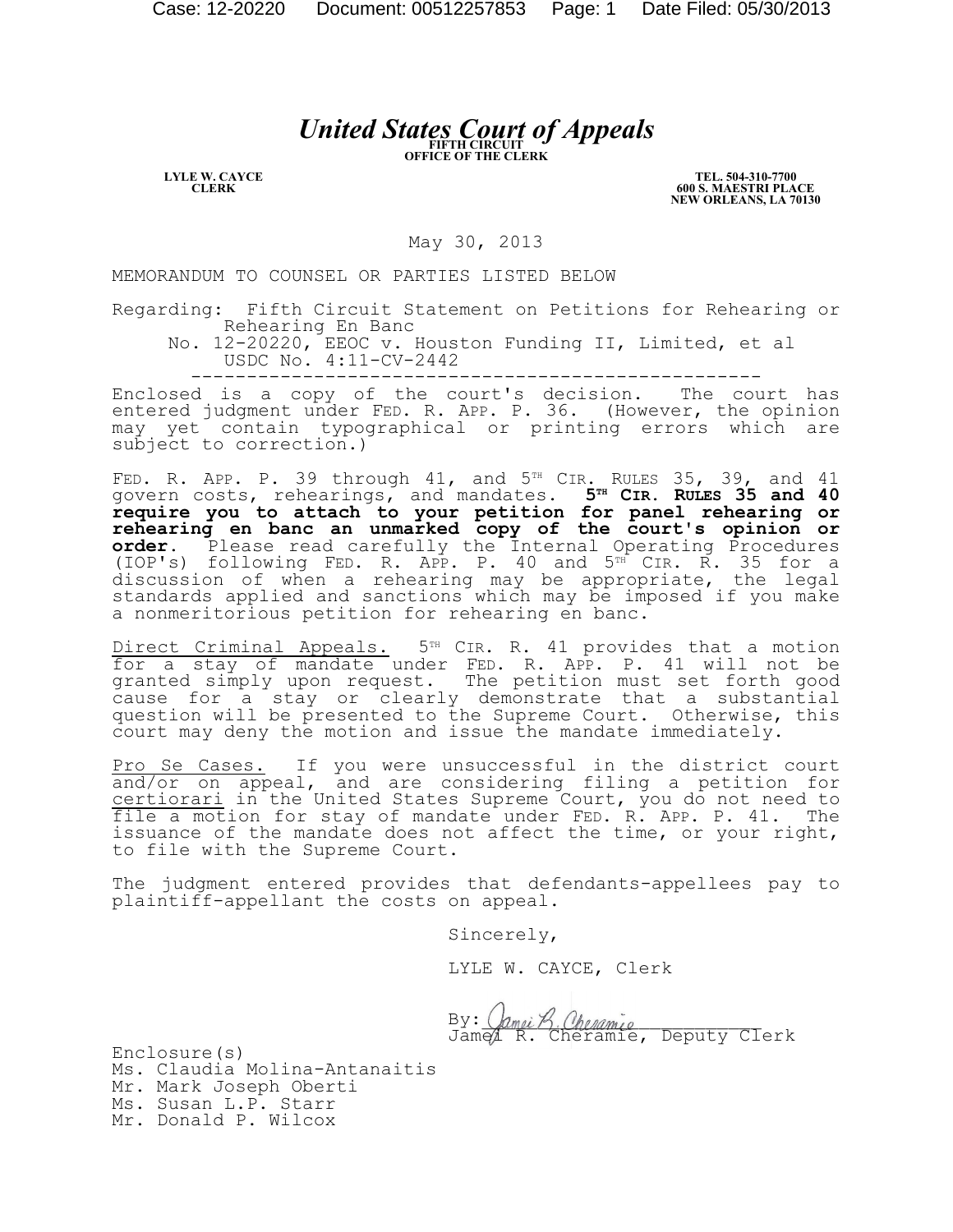#### **IN THE UNITED STATES COURT OF APPEALS FOR THE FIFTH CIRCUIT United States Court of Appeals Fifth Circuit**

**F I L E D** May 30, 2013

No. 12-20220

Lyle W. Cayce Clerk

EQUAL EMPLOYMENT OPPORTUNITY COMMISSION,

Plaintiff - Appellant

v.

HOUSTON FUNDING II, LIMITED; HOUSTON FUNDING CORPORATION,

Defendants - Appellees

Appeal from the United States District Court for the Southern District of Texas

Before JOLLY, JONES, and GRAVES, Circuit Judges. E. GRADY JOLLY, Circuit Judge:

The question we must answer in this appeal is whether discharging a female employee because she is lactating or expressing breast milk constitutes sex discrimination in violation of Title VII. We hold that it does.

The Equal Employment Opportunity Commission ("EEOC"), on behalf of Donnicia Venters ("Venters"), sued Houston Funding II, Ltd. and Houston Funding Corp. ("Houston Funding"), alleging Houston Funding unlawfully discharged Venters because she was lactating and wanted to express milk at work. The district court granted summary judgment in favor of Houston Funding, finding that, as a matter of law, discharging a female employee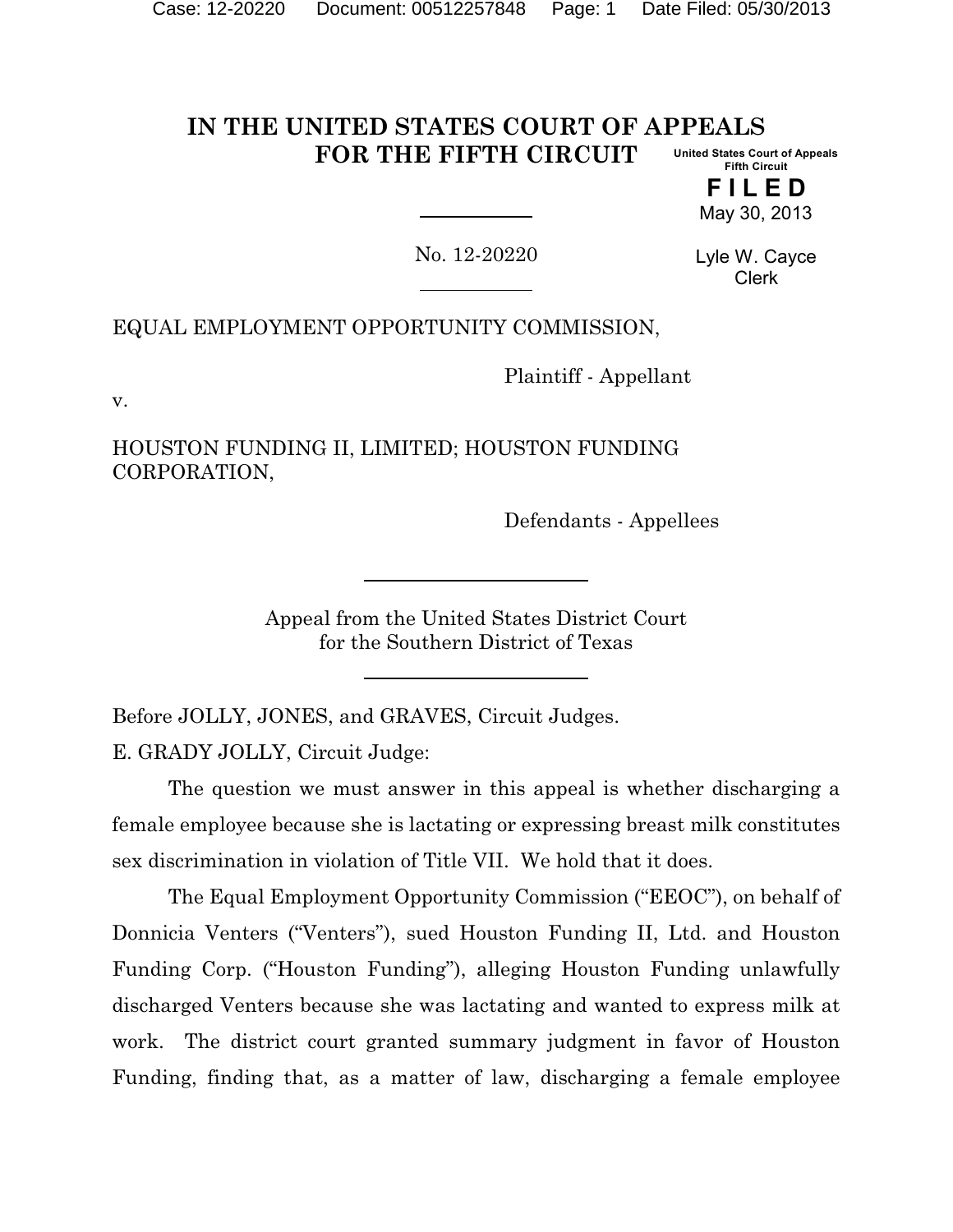because she is lactating or expressing milk does not constitute sex discrimination. We VACATE and REMAND.

## **I.**

Venters worked as an account representative/collector for Houston Funding from March 2006 until she was fired in February 2009. In December 2008, she took a leave of absence to have her baby. Houston Funding has no maternity leave policy,<sup>1</sup> and Venters and her supervisors did not specify a date for her return. Shortly after giving birth, Venters told Harry Cagle ("Cagle"), Houston Funding's Limited Partner, that she would return to work as soon as her doctor released her. Venters suffered complications from her C-section, however, and ended up staying home through mid February.

During her absence, Venters regularly contacted her supervisor, Robert Fleming ("Fleming"), as well as other Houston Funding managers. Venters' mobile phone records reflect that she spent 115 minutes on the phone with the Houston Funding office between January 7, 2009, and February 6, 2009.<sup>2</sup> USCA5 at 194-97. Fleming testified that Venters called him at least once a week from the beginning of her leave in December 2008 through his departure from the company in January 2009. During one conversation, Venters told Fleming that she was breastfeeding her child and asked him to ask Cagle whether it might be possible for her to use a breast pump at work. Fleming stated that when he posed this question to Cagle, Cagle "responded with a strong 'NO. Maybe she needs to stay home longer.'"

<sup>1</sup> Houston Funding is small enough not to be encompassed by the Family and Medical Leave Act.

 $2$  Additionally, Venters contends she occasionally used her home phone to call Houston Funding, and thus that the 115 minutes likely understates the total amount of time she spoke with employees at the Houston Funding office.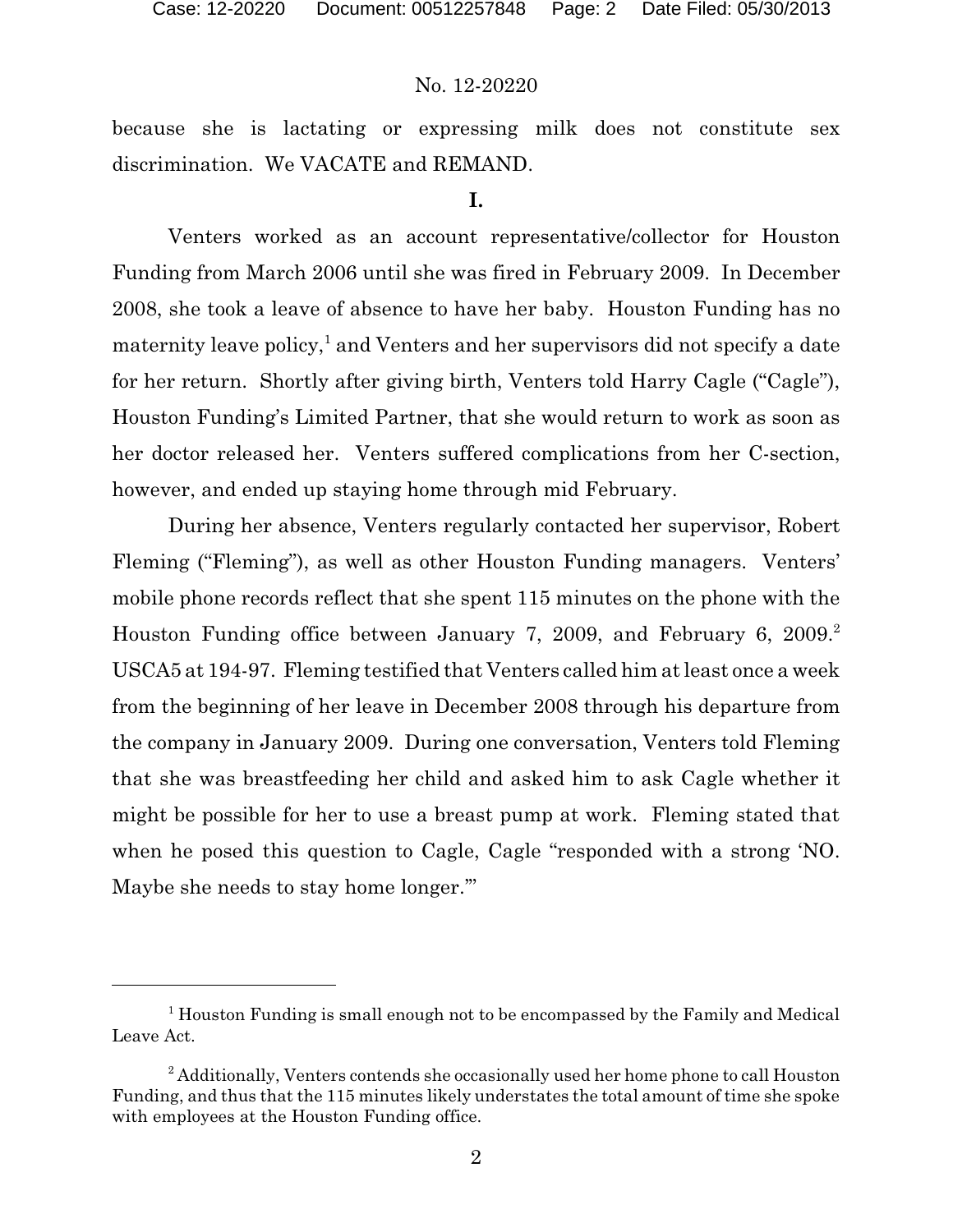On February 17, 2009, Venters called Cagle and told him her doctor had released her to return to work. Again, she mentioned she was lactating and asked whether she could use a back room to pump milk. After asking this question, Venters testified that there was a long pause, and when Cagle finally responded, he told her that they had filled her spot. The record reflects no denial of this conversation. On February 20, Houston Funding mailed a termination letter dated February 16 to Venters. This letter stated Venters was discharged due to job abandonment, effective February 13.

Venters subsequently filed a charge of sex discrimination with the EEOC. Houston Funding responded to this charge by asserting Venters had not contacted her supervisor during her maternity leave and had not attempted to return to work. After investigating Venters' charge, the EEOC brought a Title VII action against Houston Funding in district court, asserting that Houston Funding unlawfully discriminated against Venters based upon her sex, including her pregnancy, childbirth, or related medical conditions, by ending her employment.

Houston Funding argued Title VII does not cover "breast pump discrimination" and moved for summary judgment. The district court granted the motion, finding that, even if Venters' allegations were true, "[f]iring someone because of lactation or breast-pumping is not sex discrimination," and that lactation is not a related medical condition of pregnancy. The EEOC timely appealed.

# **II.**

We review a grant of summary judgment *de novo*, applying the same standard as the district court. *Rachid v. Jack In The Box, Inc*., 376 F.3d 305, 308 (5th Cir. 2004). Summary judgment is properly granted if, viewing the facts in the light most favorable to the nonmoving party, the movant shows that there

3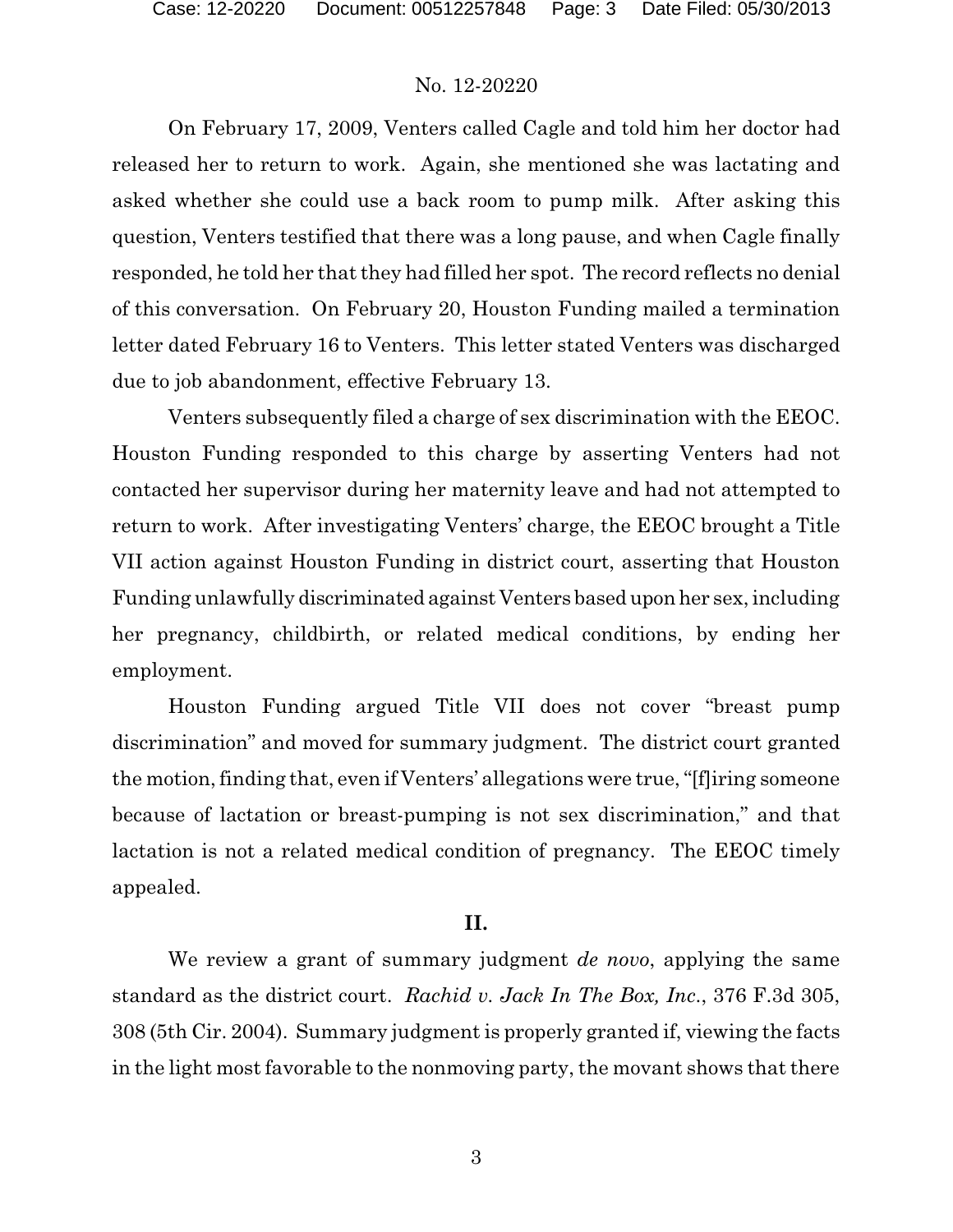is no genuine issue of material fact and that the movant is entitled to judgment as a matter of law. *Id.*; Fed. R. Civ. P. 56(c).

Title VII of the Civil Rights Act "prohibits various forms of employment discrimination, including discrimination on the basis of sex." *California Fed. Sav. & Loan Ass'n v. Guerra*, 479 U.S. 272, 276-77 (1987). Almost immediately after the Supreme Court, in *General Electric Co. v. Gilbert*, 429 U.S. 125, 136-38 (1976), held that discrimination on the basis of pregnancy is not sex discrimination, Congress amended Title VII to include the Pregnancy Discrimination Act ("PDA"). 42 U.S.C. § 2000e-(k). The PDA provides that "[t]he terms 'because of sex' or 'on the basis of sex' include, but are not limited to, because of or on the basis of pregnancy, childbirth, or related medical conditions[.]" 42 U.S.C. § 2000e-(k). And the Supreme Court has recognized that this amendment "unambiguously expressed [Congress'] disapproval of both the holding and the reasoning of the Court in the *Gilbert* decision." *Newport News Shipbuilding & Dry Dock Co. v. EEOC*, 462 U.S. 669, 678 (1983).

As such, courts have since interpreted Title VII to cover a far wider range of employment decisions entailing female physiology. This Court, for example, found in *Harper v. Thiokol Chemical Corp.,* 619 F.2d 489 (5th Cir. 1980), that "Thiokol's policy of requiring women who have been on pregnancy leave to have sustained a normal menstrual cycle before they can return to work clearly deprives female employees of employment opportunities and imposes on them a burden which male employees need not suffer." 619 F.2d at 491-92. The court accordingly held Thiokol violated Title VII as amended by the PDA. *Id.* at 491- 93.

In this case, the parties focus upon whether Houston Funding's conduct violated Title VII generally, as well as upon whether lactation is a related medical condition of pregnancy for purposes of the PDA. Given our precedent, we hold the EEOC's argument that Houston Funding discharged Venters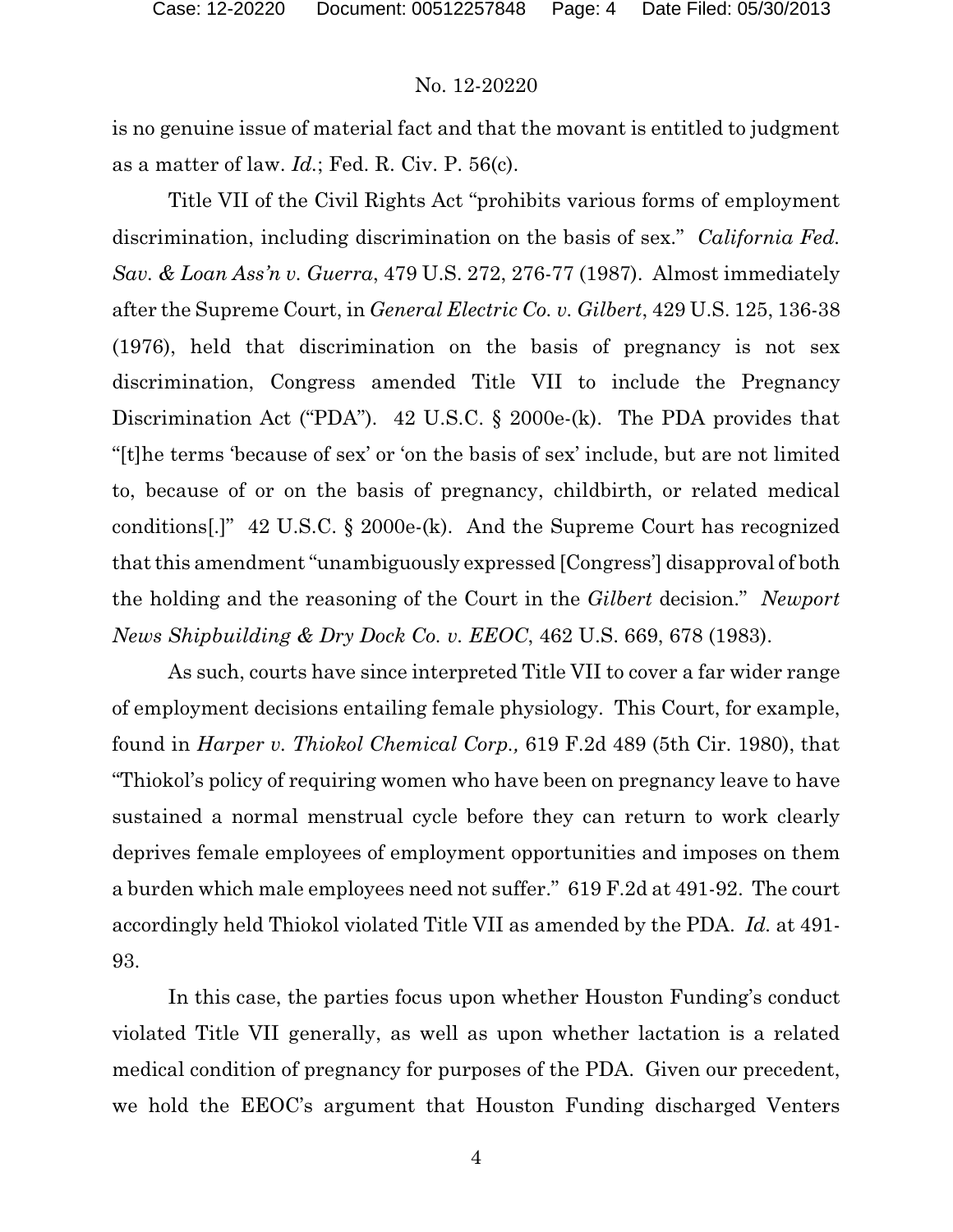because she was lactating or expressing milk states a cognizable Title VII sex discrimination claim. *See, e.g.*, *Harper*, 619 F.2d 489. An adverse employment action motivated by these factors clearly imposes upon women a burden that male employees need not—indeed, could not—suffer. *Id.* at 491-92.

Moreover, we hold that lactation is a related medical condition of pregnancy for purposes of the PDA. Lactation is the physiological process of secreting milk from mammary glands and is directly caused by hormonal changes associated with pregnancy and childbirth. *See, e.g.*, Collins English Dictionary–Complete and Unabridged (HarperCollins Pub. 2003), *available at* http://www.thefreedictionary.com/lactation (defining lactation as "the secretion of milk from the mammary glands after parturition").<sup>3</sup> It is undisputed in this appeal that lactation is a physiological result of being pregnant and bearing a child.

The PDA does not define the statutory term "medical condition" ("pregnancy, childbirth, or related medical conditions"), but "[i]t is well-settled that 'we should give words of statutes their plain meaning.'" *United States v. Ferguson*, 369 F.3d 847, 851 (5th Cir. 2004) (quoting *Demette v. Falcon Drilling Co.*, 280 F.3d 492, 502 (5th Cir. 2002)). In discerning words' plain meaning, we may consult the dictionary. *See id.* The McGraw-Hill Concise Dictionary of Modern Medicine defines "medical condition" as:

A disease, illness, or injury MEDICAL PRACTICE Any condition—e.g., physiological, mental, or psychologic conditions or disorders—e.g., orthopedic, visual, speech, or hearing impairments, cerebral palsy, epilepsy, muscular dystrophy, multiple sclerosis, CA, CAD, DM, mental retardation, emotional or mental illness, specific learning disabilities, HIV disease, TB, drug addiction, alcoholism

<sup>&</sup>lt;sup>3</sup> *See also* OXFORD ENGLISH DICTIONARY, OED ONLINE, http://www.oed.com/view/Entry/104916?redirectedFrom=lactation& (last visited April 16, 2013); National Institutes of Health, *Breast milk - pumping and storing*, MEDLINEPLUS, http://www.nlm.nih.gov/medlineplus/ency/article/002451.htm (last visited April 16, 2013).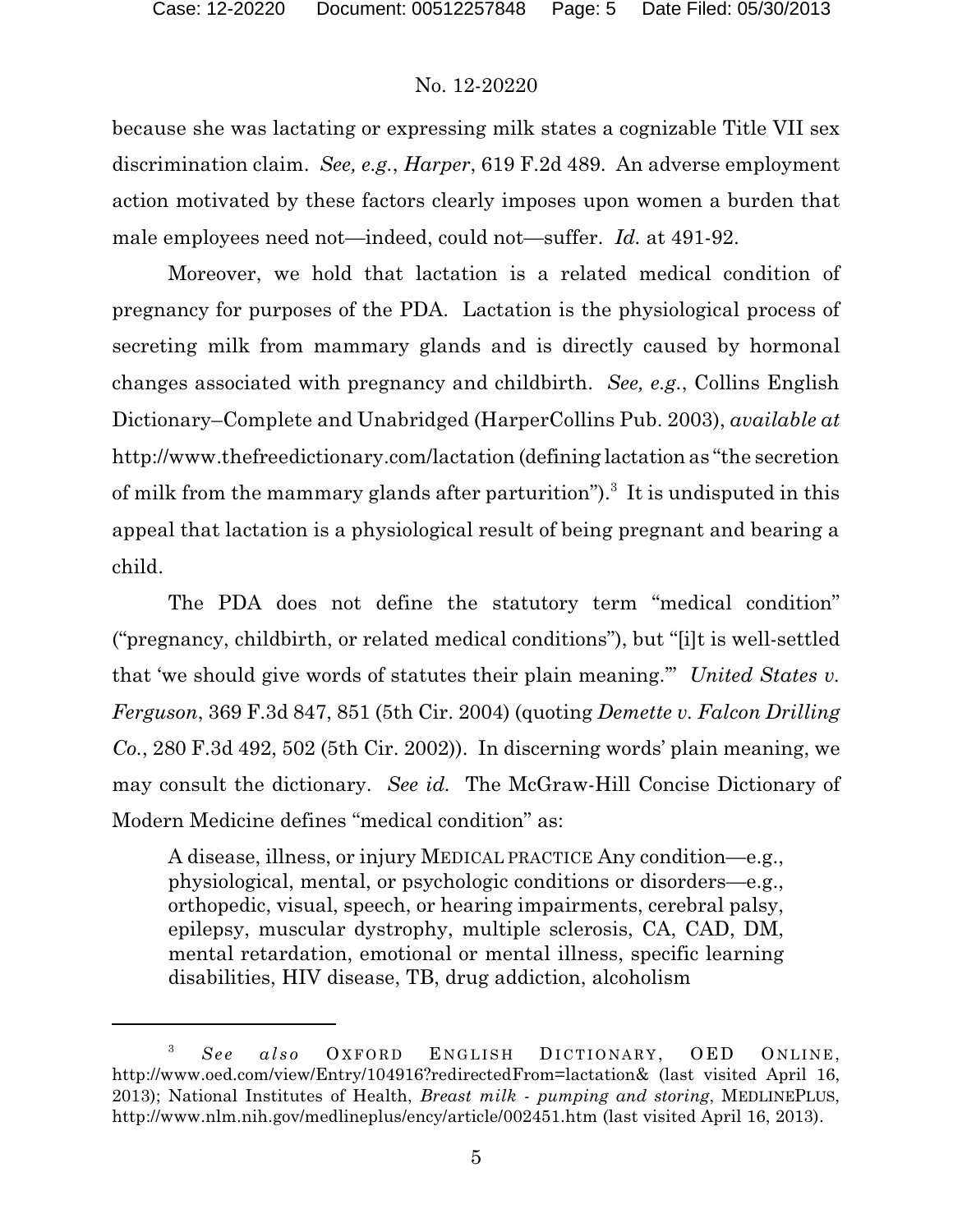JOSEPH SEGEN, MCGRAW-HILL CONCISE DICTIONARY OF MODERN MEDICINE 405 (2006). This definition is consistent with those of other medical dictionaries, which also broadly construe these terms.<sup> $4$ </sup> Given that this definition includes any physiological condition, it is difficult to see how it could not encompass lactation.

Furthermore, our precedent follows this interpretation. For example, although this Court in *Harper* did not explicitly find menstruation was a related medical condition of pregnancy under the PDA, it did find

noteworthy that Thiokol's maternity leave policy is in contravention of the regulations of the Equal Employment Opportunity Commission. The 1972 guidelines, as amended, specify that '(w)ritten or unwritten employment policies and practices involving matters such as . . . reinstatement . . . shall be applied to disability due to **pregnancy, childbirth or related medical conditions** on the same terms and conditions as they are applied to other disabilities.' 29 C.F.R. § 1604.10(b) (1979).

<sup>&</sup>lt;sup>4</sup> Many medical dictionaries do not define the term "medical condition," but they often define the terms "condition" and "medical" individually. For instance, The American Heritage Medical Dictionary defines "condition" as "1. A disease or physical ailment; 2. A state of health or physical fitness." THE AMERICAN HERITAGE MEDICAL DICTIONARY (2007), *available at* http://medical-dictionary.thefreedictionary.com/condition. *See also* MOSBY'S MEDICAL D I C T I O N A R Y ( 8 t h e d . 2 0 0 9 ) , *a v a i l a b l e a t* http://medical-dictionary.thefreedictionary.com/condition (defining "condition" as "a state of being, specifically in reference to physical and mental health or well-being"); MILLER-KEANE ENCYCLOPEDIA AND DICTIONARY OF MEDICINE, NURSING, AND ALLIED HEALTH (7th ed. 2003), *available at* http://medical-dictionary.thefreedictionary.com/condition (a "condition" is "the state in which an object or person exists"). These dictionaries generally provide "medical" is of or relating to the study or practice of medicine. *See, e.g.*, THE AMERICAN HERITAGE MEDICAL DICTIONARY(2007), *available at* http://medical-dictionary.thefreedictionary.com/medical. And they define "medicine" as, *inter alia*, "the art and science of the diagnosis and treatment of disease and the maintenance of health." MILLER-KEANE ENCYCLOPEDIA AND DICTIONARY OF MEDICINE, NURSING, AND ALLIED HEALTH (7th ed. 2003), *available at* http://medical-dictionary.thefreedictionary.com/medicine; *see also* MOSBY'S MEDICAL D I C T I O N A R Y ( 8 t h e d . 2 0 0 9 ) , *a v a i l a b l e a t* http://medical-dictionary.thefreedictionary.com/medicine ("the art and science of the diagnosis, treatment, and prevention of disease and the maintenance of good health"). Thus, in determining whether a woman who has recently given birth is in good health, the question of whether she is lactating is certainly relevant, and likely something a doctor would consider in assessing her medical condition. Lactation is indisputably a condition related to pregnancy.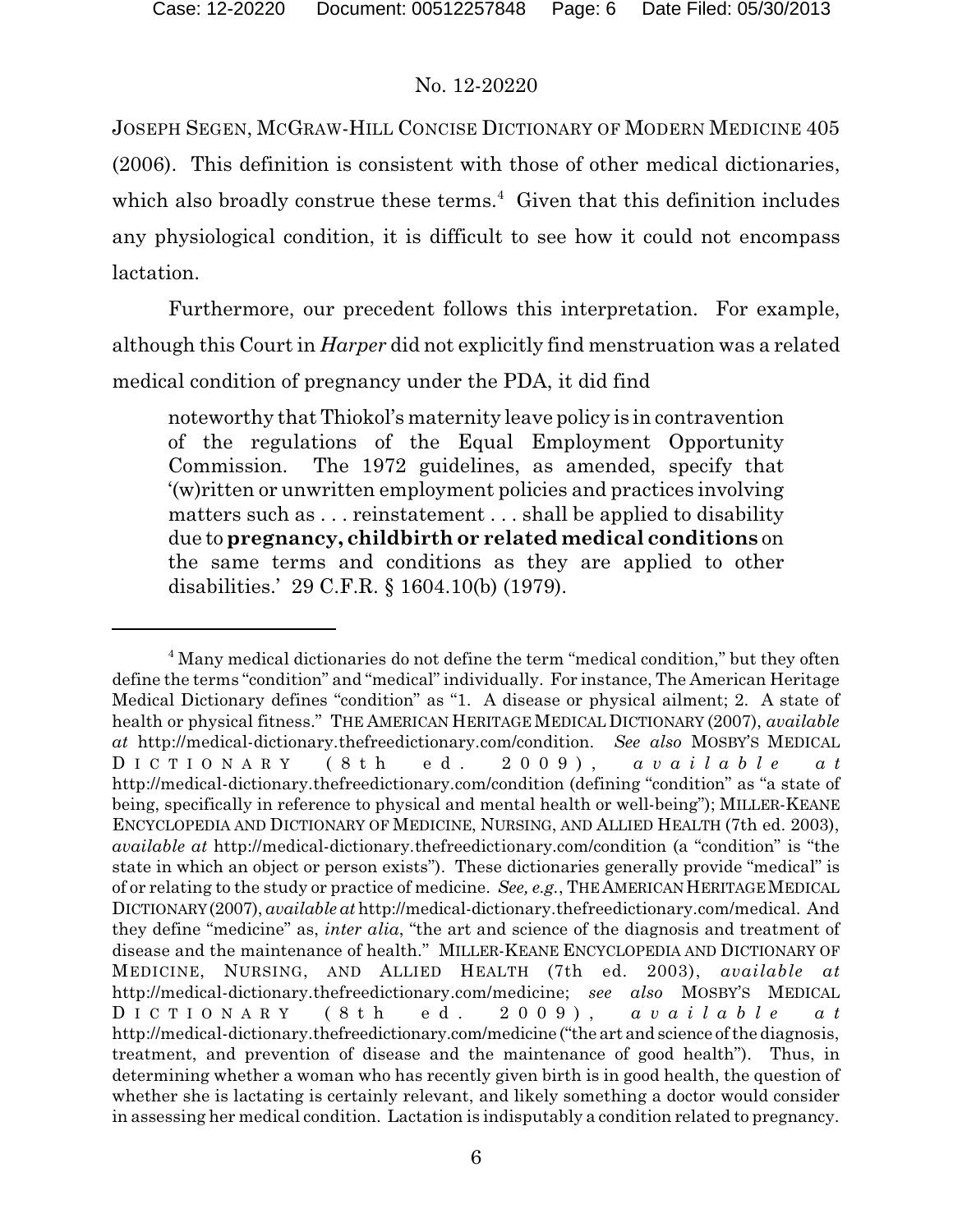619 F.2d at 493 n.2 (alterations in original) (emphasis added). Accordingly, the Court did, at least implicitly, hold that menstruation was "pregnancy, childbirth or [a] related medical condition," given the facts of that case.<sup>5</sup>

Menstruation is a normal aspect of female physiology, which is interrupted during pregnancy, but resumes shortly after the pregnancy concludes. Similarly, lactation is a normal aspect of female physiology that is initiated by pregnancy and concludes sometime thereafter. If an employer commits unlawful sex-based discrimination by instituting a policy revolving around a woman's postpregnancy menstrual cycle, as in *Harper*, it is difficult to see how an employer who makes an employment decision based upon whether a woman is lactating can avoid such unlawful sex discrimination.<sup>6</sup> And as both menstruation and

 $5$  Similarly, in a recent unpublished case, this Court did not explicitly reach the issue of whether lactation and the expressing of breast milk were covered under Title VII, but implied that they are. *Puente v. Ridge*, 324 F. App'x 423, 428 (5th Cir. 2009) (unpublished). In rendering its decision, the court relied upon the fact that the plaintiff failed to allege her employer "expressly prohibited her from expressing breast milk during her [allowed break time];" i.e., the court found the plaintiff failed to allege facts that, if true, would entitle her to relief. This case thus indicates that Title VII covers lactation and the expressing of breast milk—if the opposite were true, the Court could have simply said that employment decisions entailing a woman's lactation or expressing of breast milk do not violate Title VII, rather than focusing on the plaintiff's failure to properly articulate her claim.

<sup>&</sup>lt;sup>6</sup> The cases the defendants cite in arguing that lactation is not a medical condition are distinguishable on several grounds. Notably, most of these cases involved claims that the employer did not appropriately accommodate a female employee who wanted to use a breast pump at work. *See Martinez v. N.B.C., Inc.*, 49 F. Supp. 2d 305, 308-10 (S.D.N.Y. 1999) (pregnancy and related medical conditions are not "disabilities" for purposes of the Americans with Disabilities Act*,* and the employer did not need to accommodate the plaintiff's desire to use a breast pump in the workplace); *Urbano v. Cont'l Airlines, Inc.*, 138 F.3d 204, 207 (5th Cir. 1998) (the PDA does not require special treatment based upon pregnancy); *Falk v. City of Glendale*, No. 12-cv-00925-JKL, 2012 WL 2390556, at \*4 (D. Colo. June 25, 2012) (the PDA does not compel employers to affirmatively provide accommodations, and the plaintiff failed to allege differential treatment); *Vachon v. R.M. Davis, Inc.*, No. 03-234-P-H, 2004 WL 1146630, at \*10 (D. Me. Apr. 13, 2004) (the plaintiff failed to allege an adverse employment action when she asserted only that her employer did not provide sufficient accommodations for breastfeeding); *Wallace v. Pyro Mining Co.*, 789 F. Supp. 867, 869 (W.D. Ky. 1990) (the PDA does not require an employer to grant additional leave to a woman wishing to stay home to breastfeed her child). The issue here is not whether Venters was entitled to special accommodations—at the time, she was not entitled to special accommodations under Title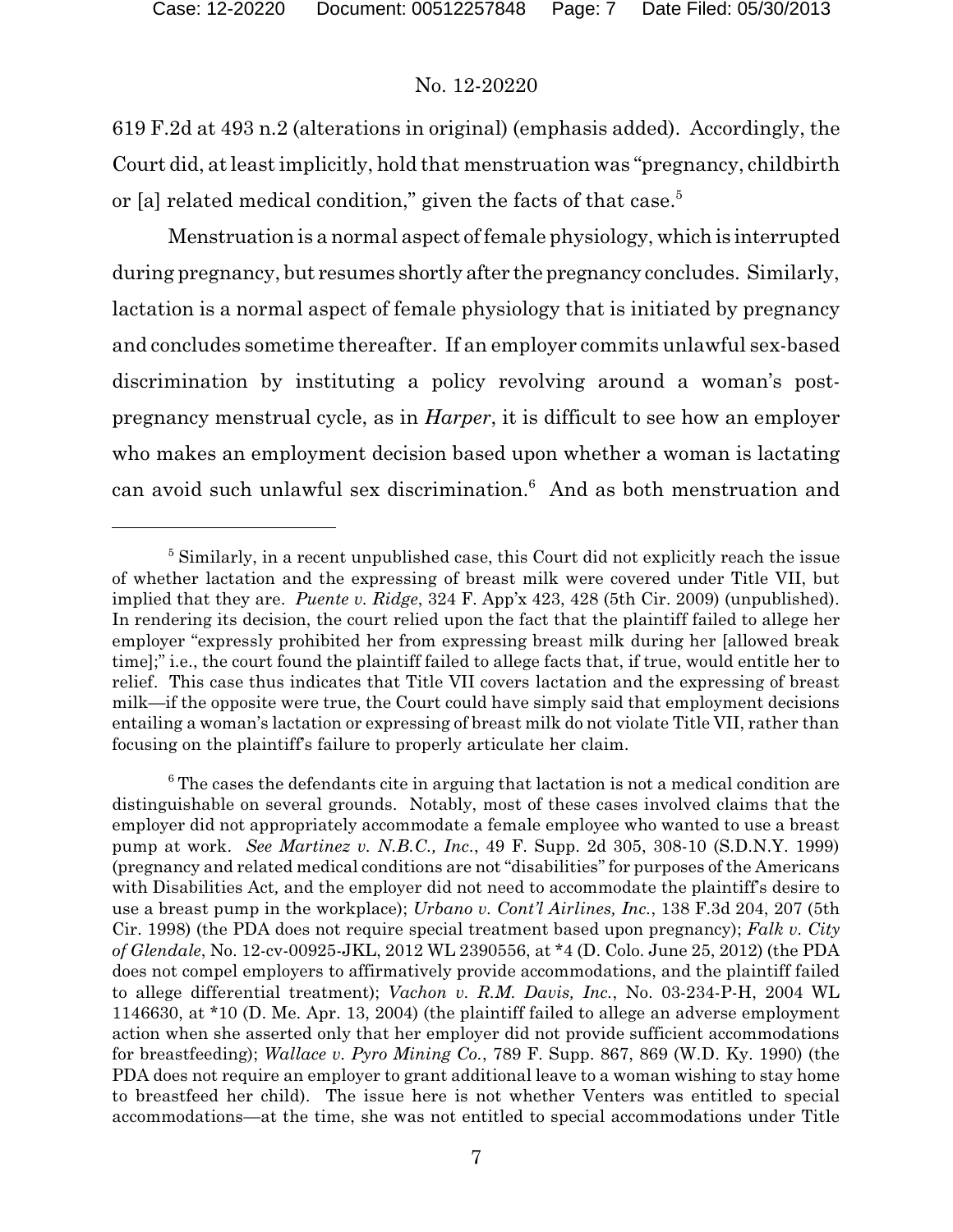lactation are aspects of female physiology that are affected by pregnancy, each seems readily to fit into a reasonable definition of "pregnancy, childbirth, or related medical conditions."

## **III.**

Because discriminating against a woman who is lactating or expressing breast milk violates Title VII and the PDA, we find that the EEOC has stated a *prima facie* case of sex discrimination with a showing that Houston Funding fired Venters because she was lactating and wanted to express milk at work.<sup>7</sup> The EEOC has further proffered evidence showing that Houston Funding's stated reason for discharging Venters—i.e., job abandonment—was pretextual. There is, therefore, triable evidence from which a factfinder may conclude that Houston Funding violated Title VII by discharging Ms. Venters. The EEOC has thus satisfied the requirements of the *McDonnell Douglas* inferential test for Title VII discrimination such that she may proceed to trial. *McDonnell Douglas Corp. v. Green*, 411 U.S. 792 (1973).

For these reasons, we VACATE the judgment of the district court and REMAND for further proceedings not inconsistent with this opinion.

VACATED and REMANDED.

VII—but, rather, whether Houston Funding took an adverse employment action against her, namely, discharging her, because she was lactating and expressing breast milk.

<sup>&</sup>lt;sup>7</sup> The record before us reflects that Venters asked Cagle whether she would be permitted to use a breast pump while at work. The record also shows that Cagle demonstrated hostility toward such an accommodation. In its motion for summary judgment, Houston Funding contended Venters was fired because she inquired about whether she would be allowed to use a breast pump. Simply posing this question is not alleged to be a terminable offense. But nothing in this opinion should be interpreted as precluding an employer's defense that it fired an employee because that employee demanded accommodations. Houston Funding, however, apparently contends Venters was discharged for job abandonment, so it is uncertain whether this issue will arise in this case, if and when it is tried.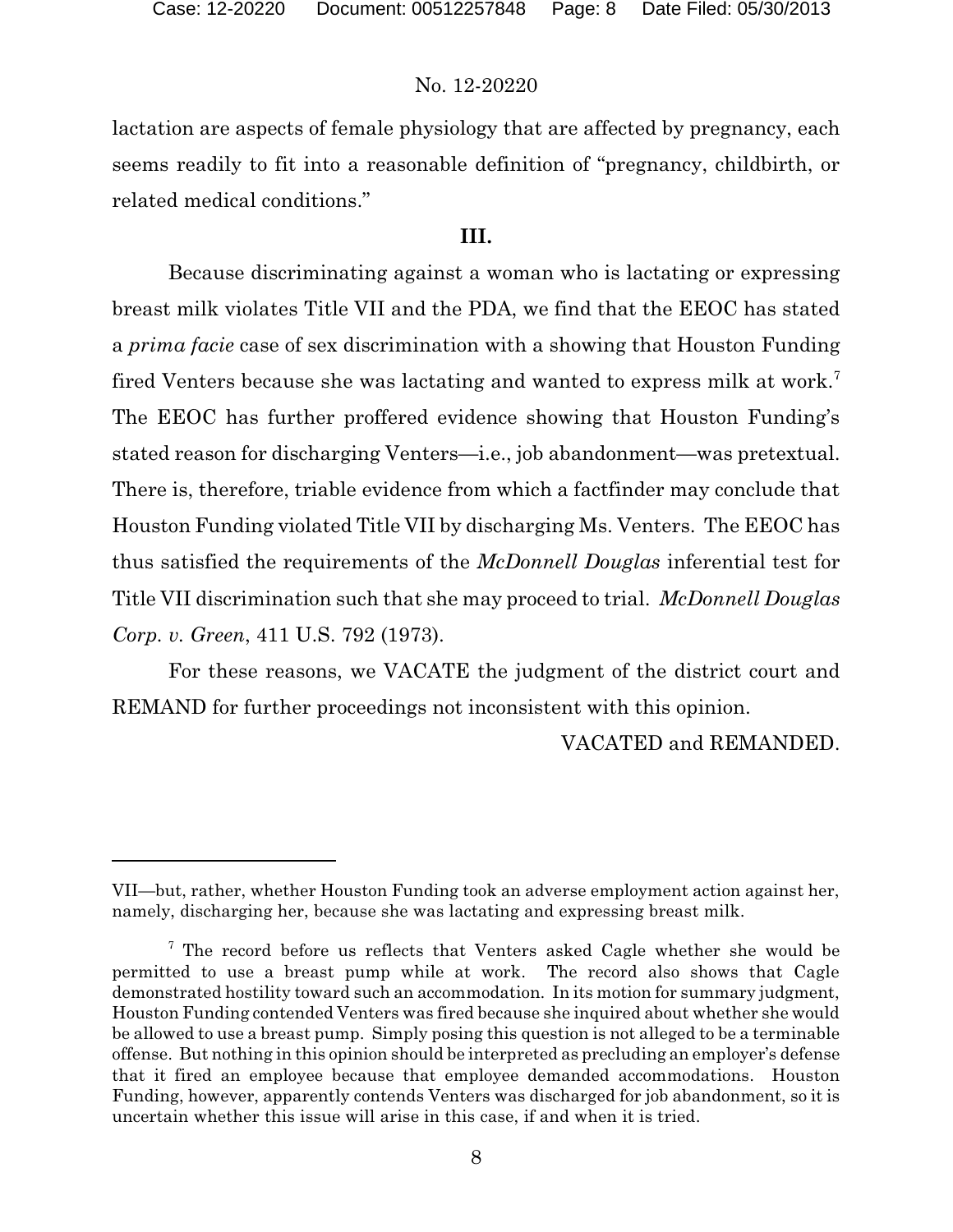EDITH H. JONES, Circuit Judge, concurring in the judgment:

I concur in the judgment in this case and would note two points. First, in footnote 6, the panel opinion refers to cases that are "distinguishable" because "most" involve "claims that the employer did not appropriately accommodate a female employee who wanted to use a breast pump at work." The panel opinion does not cast doubt on the holdings of those cases rejecting such claims. In *Urbano v. Continental Airlines, Inc.*, 138 F.3d 204 (5th Cir. 1998), this court held that the PDA does not mandate special accommodations to women because of pregnancy or related conditions. It follows that if Venters intended to request special facilities or down time during work to pump or "express" breast milk, she would not have a claim under Title VII or the PDA as of the date of her lawsuit. Indeed, if providing a plaintiff with special accommodation to pump breast milk at work were required, one wonders whether a plaintiff could be denied bringing her baby to the office to breastfeed during the workday.

Second, footnote 5 misstates this court's unpublished ruling in *Puente v. Ridge*, 324 F.App'x. 423 (5th Coir. 2009). When this court states that it "does not reach" an issue in order to resolve a case under a narrower test, or when it assumes arguendo that a claim is cognizable, only to reject that the facts pled support the claim, such rulings do not implicitly reach or rule on the pretermitted issue. Because the decision was expressly unqualified, and because it was unpublished and therefore non-precedential, *Puente* adds nothing to the instant case's analysis.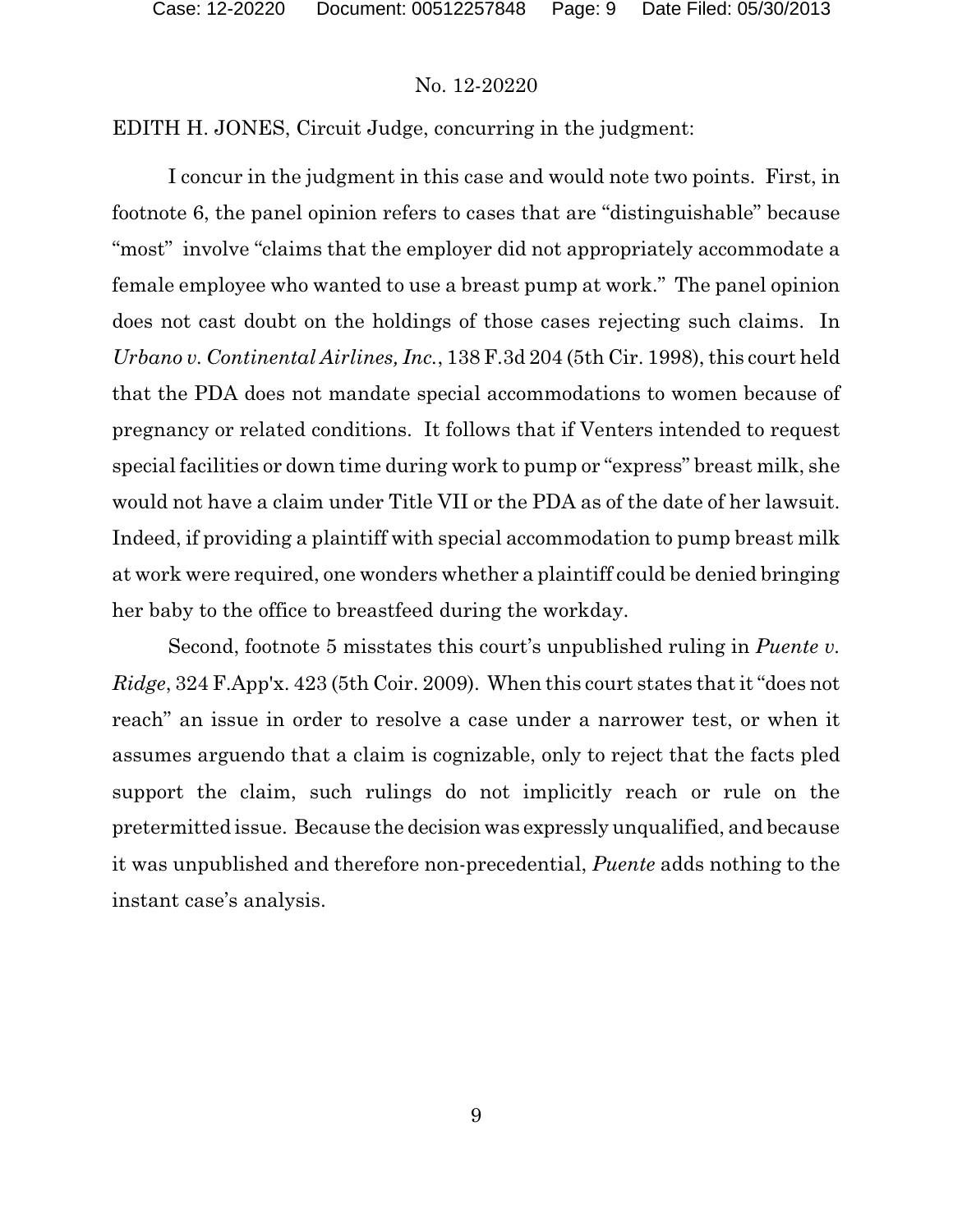**UNITED STATES COURT OF APPEALS FOR THE FIFTH CIRCUIT** Case: 12-20220 Document: 00512257852 Page: 1 Date Filed: 05/30/2013

### **BILL OF COSTS**

## **NOTE: The Bill of Costs is due in this office** *within 14 days from the date of the opinion, See* FED. R. APP. P. & 5<sup>TH</sup> CIR. R. 39. Untimely bills of costs must be **accompanied by a separate motion to file out of time, which the court may deny.**

|                                                                            | $\mathbf{v}$ .       |                |                |                                                        | No.                        |                              |                |                   |
|----------------------------------------------------------------------------|----------------------|----------------|----------------|--------------------------------------------------------|----------------------------|------------------------------|----------------|-------------------|
| The Clerk is requested to tax the following costs against:                 |                      |                |                |                                                        |                            |                              |                |                   |
| <b>COSTS TAXABLE UNDER</b><br>Fed. R. App. P. & 5 <sup>th</sup> Cir. R. 39 | <b>REQUESTED</b>     |                |                | <b>ALLOWED</b><br>(If different from amount requested) |                            |                              |                |                   |
|                                                                            | <b>No. of Copies</b> | Pages Per Copy | Cost per Page* | <b>Total Cost</b>                                      | No. of<br><b>Documents</b> | Pages per<br><b>Document</b> | Cost per Page* | <b>Total Cost</b> |
| <b>Docket Fee (\$450.00)</b>                                               |                      |                |                |                                                        |                            |                              |                |                   |
| <b>Appendix or Record Excerpts</b>                                         |                      |                |                |                                                        |                            |                              |                |                   |
| <b>Appellant's Brief</b>                                                   |                      |                |                |                                                        |                            |                              |                |                   |

**Appellee's Brief**

**Other:**

**Appellant's Reply Brief**

| Costs are hereby taxed in the amount of \$                 | this                                                                                                                                                                                                                                                                                                                                                                                                                                                                                                                            | day of              |  |  |  |  |  |
|------------------------------------------------------------|---------------------------------------------------------------------------------------------------------------------------------------------------------------------------------------------------------------------------------------------------------------------------------------------------------------------------------------------------------------------------------------------------------------------------------------------------------------------------------------------------------------------------------|---------------------|--|--|--|--|--|
|                                                            |                                                                                                                                                                                                                                                                                                                                                                                                                                                                                                                                 | LYLE W.CAYCE, CLERK |  |  |  |  |  |
| State of                                                   |                                                                                                                                                                                                                                                                                                                                                                                                                                                                                                                                 |                     |  |  |  |  |  |
| County of                                                  |                                                                                                                                                                                                                                                                                                                                                                                                                                                                                                                                 | Bv                  |  |  |  |  |  |
|                                                            |                                                                                                                                                                                                                                                                                                                                                                                                                                                                                                                                 | <b>Deputy Clerk</b> |  |  |  |  |  |
| opposing counsel, with postage fully prepaid thereon. This | , do hereby swear under penalty of perjury that the services for which fees have been charged were<br>incurred in this action and that the services for which fees have been charged were actually and necessarily performed. A copy of this Bill of Costs was this day mailed to<br>day of<br>о производство по производство в соответство на селото на селото на селото на селото на селото на селото на се<br>В селото на селото на селото на селото на селото на селото на селото на селото на селото на селото на селото н |                     |  |  |  |  |  |
|                                                            |                                                                                                                                                                                                                                                                                                                                                                                                                                                                                                                                 |                     |  |  |  |  |  |
|                                                            |                                                                                                                                                                                                                                                                                                                                                                                                                                                                                                                                 | (Signature)         |  |  |  |  |  |
| *SEE REVERSE SIDE FOR RULES                                |                                                                                                                                                                                                                                                                                                                                                                                                                                                                                                                                 |                     |  |  |  |  |  |
| <b>GOVERNING TAXATION OF COSTS</b>                         |                                                                                                                                                                                                                                                                                                                                                                                                                                                                                                                                 | <b>Attorney for</b> |  |  |  |  |  |

Total \$  $\boxed{\phantom{a}}$  **Costs are taxed in the amount of \$** 

Print Form